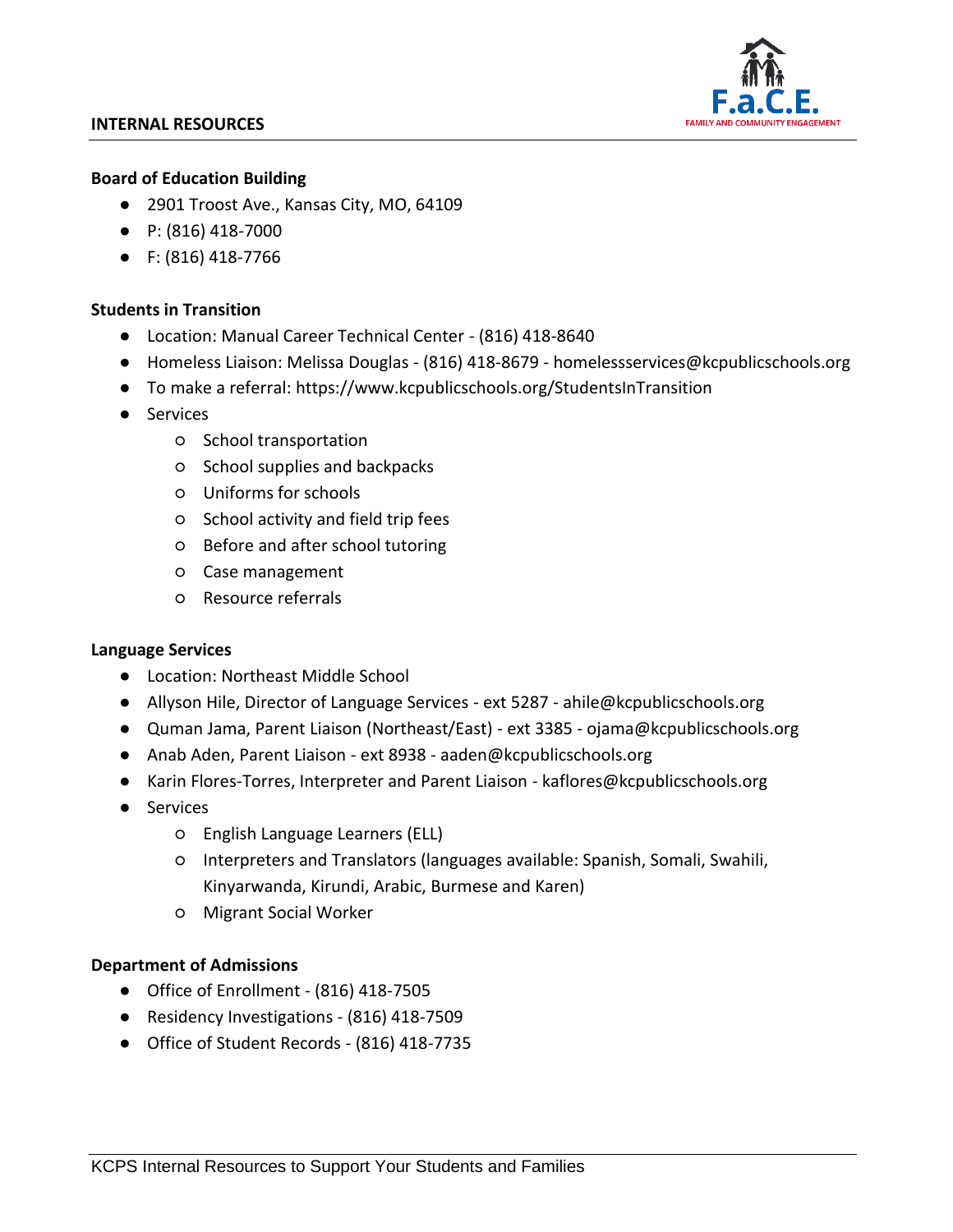### **Exceptional Education Department**

- Location: Manual Career Technical Center
- Dr. Karla Arnold, Director (816) 418-8941 [karnold1@kcpublicschools.org](mailto:karnold1@kcpublicschools.org)
- Services
	- School Psychological Services
	- 504 Program
	- Homebound Services
	- Autism Spectrum Disorder Program Services
	- Assistive Technology Services
	- Adaptive Physical Education Service

### **Family Services**

Plaza Comunitaria

- Nayeli Murillo, (816) 418-3700, nmurillo@kcpublicschools.org
- Services
	- Provides adult students who emigrated from Mexico with the opportunity to complete their primary and secondary education through an online learning program. Services are free and available to parents and family members of students and employees of KCPS.

Family Store

- Location: Success at Knotts
- Tonie May, (816) 418-1900, tmay@kcpublicschools.org
- Contact for a referral form

### **Transportation**

P: (816) 418-8825 F: (816) 418-7574

### **Student Support Services**

Office of Behavioral Health

- Molly Ticknor, Director of Behavioral Health
- Services
	- Nursing
	- Medicaid Reimbursement
	- Mental Health Team

Office of Security

● (816) 418-8813

Office of Student Discipline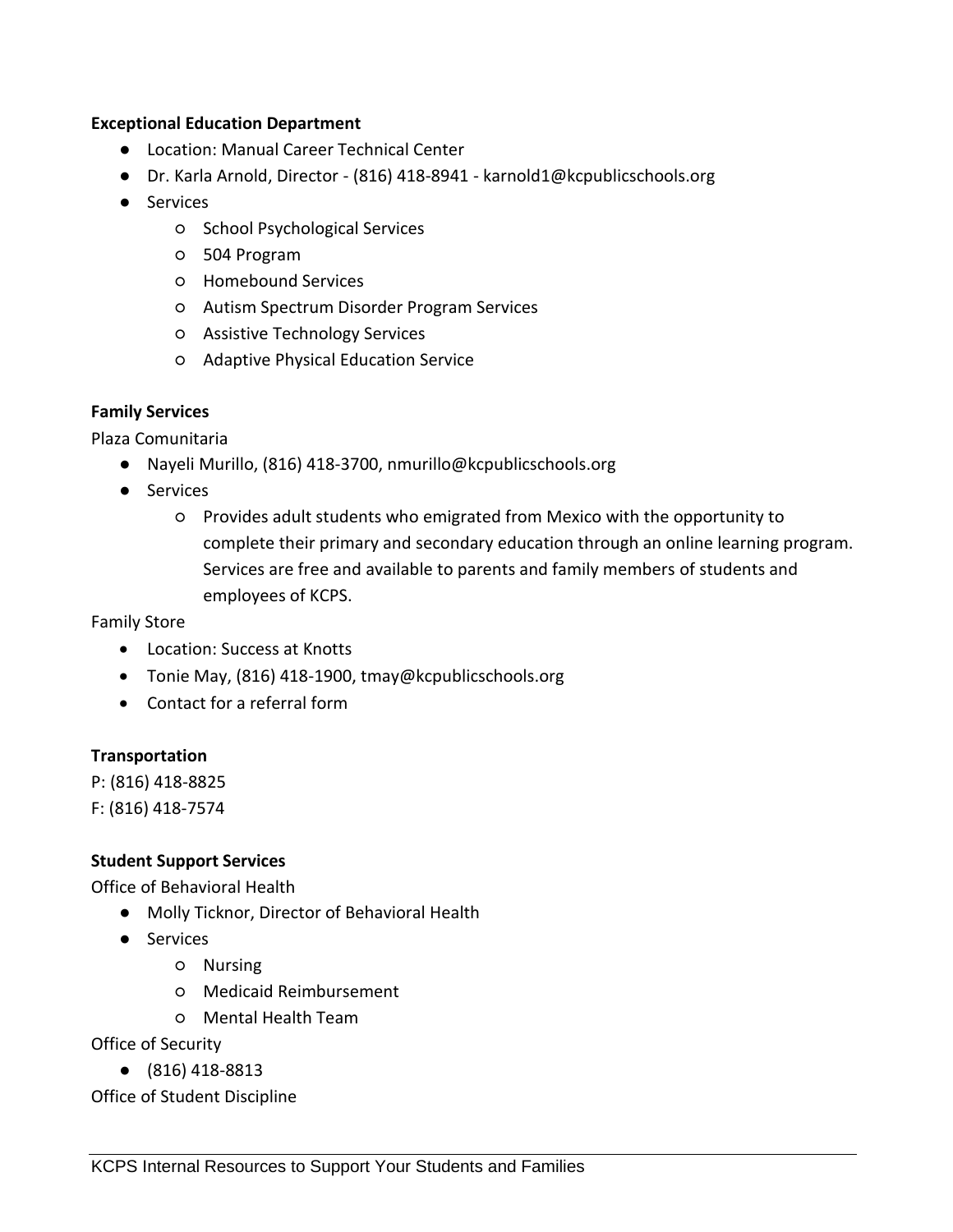● Darran Washington, Student Discipline Officer - (816) 418-7500

## **Office of Legal Services**

- Location: Board of Education Building (816) 418-7610
- Shana Long, Interim Chief of Legal Services (816) 418-7699 [slong@kcpublicschools.org](mailto:slong@kcpublicschools.org)
- Nicole Williams Administrative Assistant (816) 418-7625 [nwillia1@kcpublicschools.org](mailto:nwillia1@kcpublicschools.org)
- Julie Johnson, Senior Staff (816) 418-7657 [jujohnso@kcpublicschools.org](mailto:jujohnso@kcpublicschools.org)
- Colleen O'Gorman, Senior Paralegal (816) 418-7512 [cogorman@kcpublicschools.org](mailto:cogorman@kcpublicschools.org)
- Sara Williams, Staff Attorney (816) 418-7536 [swilia2@kcpublicschools.org](mailto:swilia2@kcpublicschools.org)
- Stephen Williams, Lead Litigator (816) 418-7629 [stephen.williams@kcpublicschools.org](mailto:stephen.williams@kcpublicschools.org)
- Jeffrey Klusmeier, Staff Attorney (816) 418-7644 [jklusmeier@kcpublicschools.org](mailto:jklusmeier@kcpublicschools.org)

# Justice in the Schools

- A joint project between Legal Aid of Western Missouri, the Kansas City Health Department, and the Kansas City Public School District
- Location: Manual Career Technical Center
- Cori Smith, Project Director (816) 418-2061 csmith@lawmo.org
- Lindsey Graham, Paralegal (816) 418-2062 lgraham@lawmo.org
- https://www.publicschools.org/justice
- Legal services provided by the project include
	- o Family Law/Domestic Violence Protection
	- o Landlord/Tenant Law (eviction defense)
	- o Foreclosure Prevention
	- o Housing Issues
	- o Healthcare
	- o Public Benefits
	- o Federal Benefits
	- o Consumer Matters
- Walk-In Clinic Hours
	- o Manual 1:00PM-5:00PM (excluding Tuesdays and Wednesdays)
	- o Gladstone Elementary 3:00PM-5:00PM (Tuesdays)
	- o Central Academy 3:00PM-5:00PM (Wednesdays)

# **Preschool**

Parents as Teachers

● Parents as Teachers is a voluntary program that offers personal home visits, social activities, playgroups, parenting classes, and various health-related and developmental screenings to participating families. The early years of life are critical for optimal development and provide